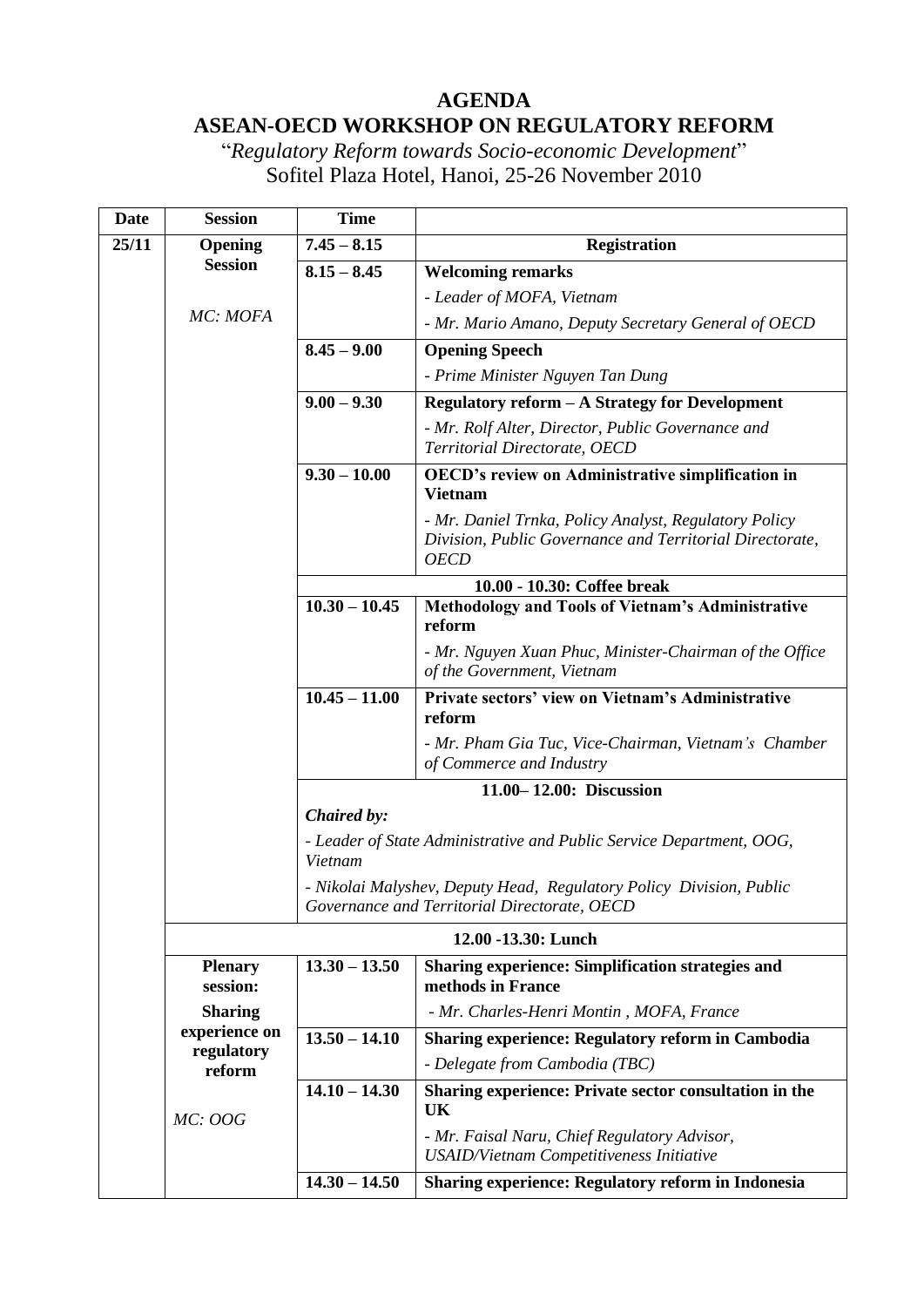|                                                                                           |                                                                                               |                                                                                                                                                                                                                                         | - Delegate from Indonesia (TBC)                                                                                          |  |  |
|-------------------------------------------------------------------------------------------|-----------------------------------------------------------------------------------------------|-----------------------------------------------------------------------------------------------------------------------------------------------------------------------------------------------------------------------------------------|--------------------------------------------------------------------------------------------------------------------------|--|--|
|                                                                                           |                                                                                               | $14.50 - 15.10$                                                                                                                                                                                                                         | Sharing experience: reducing administrative burdens in<br><b>Australia</b>                                               |  |  |
|                                                                                           |                                                                                               |                                                                                                                                                                                                                                         | - Mr. Richard Clarke, Executive Director Victorian                                                                       |  |  |
|                                                                                           |                                                                                               |                                                                                                                                                                                                                                         | Competition and Efficiency Commission Secretariat,                                                                       |  |  |
|                                                                                           |                                                                                               |                                                                                                                                                                                                                                         | Australia                                                                                                                |  |  |
|                                                                                           |                                                                                               | $15.10 - 15.30$                                                                                                                                                                                                                         | <b>Sharing experience: Regulatory reform in Thailand</b>                                                                 |  |  |
|                                                                                           |                                                                                               |                                                                                                                                                                                                                                         | - Delegate from Thailand (TBC)                                                                                           |  |  |
|                                                                                           |                                                                                               | $15.30 - 16.00$ : Coffee break<br>16.00 - 17.00: Roundtable Discussion                                                                                                                                                                  |                                                                                                                          |  |  |
|                                                                                           | Chaired by:<br>$-OOG$                                                                         |                                                                                                                                                                                                                                         |                                                                                                                          |  |  |
|                                                                                           |                                                                                               |                                                                                                                                                                                                                                         |                                                                                                                          |  |  |
| - Mr. Rolf Alter, Director, Public Governance and Territorial Directorate,<br><b>OECD</b> |                                                                                               |                                                                                                                                                                                                                                         |                                                                                                                          |  |  |
|                                                                                           | - Mr. Nguyen Dinh Cung, Vice President, Central Institute for Economic<br>Management, Vietnam |                                                                                                                                                                                                                                         |                                                                                                                          |  |  |
|                                                                                           |                                                                                               | $17.00 - 17.15$                                                                                                                                                                                                                         | <b>Closing remarks</b>                                                                                                   |  |  |
|                                                                                           |                                                                                               |                                                                                                                                                                                                                                         | - Mr. Nguyen Xuan Phuc, Minister- Chairman of the OOG,<br>Vietnam                                                        |  |  |
|                                                                                           | 17.30 - 18.30: Press Conference                                                               |                                                                                                                                                                                                                                         |                                                                                                                          |  |  |
|                                                                                           |                                                                                               |                                                                                                                                                                                                                                         | <b>Chaired by:</b> Minister Nguyen Xuan Phuc and DSG Mario Amano                                                         |  |  |
|                                                                                           |                                                                                               |                                                                                                                                                                                                                                         | 19.00 - 21.00: Reception                                                                                                 |  |  |
|                                                                                           |                                                                                               |                                                                                                                                                                                                                                         | <b>Hosted by:</b> MOFA of Vietnam (invitation only)                                                                      |  |  |
| 26/11                                                                                     | <b>ASEAN-OECD</b>                                                                             | $8.30 - 8.45$                                                                                                                                                                                                                           | <b>Introduction</b>                                                                                                      |  |  |
|                                                                                           | session:                                                                                      |                                                                                                                                                                                                                                         | - Mr. Vu Viet Thinh, Director General, International                                                                     |  |  |
|                                                                                           | <b>ASEAN-OECD</b><br>cooperation in                                                           |                                                                                                                                                                                                                                         | Cooperation Department, Ministry of Home Affairs,<br>Vietnam                                                             |  |  |
|                                                                                           | the future                                                                                    |                                                                                                                                                                                                                                         |                                                                                                                          |  |  |
|                                                                                           |                                                                                               |                                                                                                                                                                                                                                         | 8.45 – 9.30: ASEAN-OECD cooperation in Regulatory reform in the<br>future - Chaired by: MOHA, OECD and ASEAN Secretariat |  |  |
|                                                                                           | MC: MOHA                                                                                      |                                                                                                                                                                                                                                         |                                                                                                                          |  |  |
|                                                                                           |                                                                                               | - The role of regional and international cooperation in Regulatory<br>reform: Nikolai Malyshev, Deputy Head, Regulatory Policy Division,<br>Public Governance and Territorial Directorate, OECD                                         |                                                                                                                          |  |  |
|                                                                                           |                                                                                               | - ASEAN-OECD cooperation on regulatory reform in the future: Ms.                                                                                                                                                                        |                                                                                                                          |  |  |
|                                                                                           |                                                                                               | Thitapha Wattanapruttipaisan, Head of Competition, Consumer Protection &<br>IPR Division (CCPID, Market Integration Directorate, AEC Department,<br><b>ASEAN</b> Secretariat<br>- The case of Vietnam in cooperation with the OECD: OOG |                                                                                                                          |  |  |
|                                                                                           |                                                                                               |                                                                                                                                                                                                                                         | 9.30 -10.00: Coffee break                                                                                                |  |  |
|                                                                                           |                                                                                               |                                                                                                                                                                                                                                         | 10.00–11.00: Roundtable discussion                                                                                       |  |  |
|                                                                                           |                                                                                               | Chaired by:                                                                                                                                                                                                                             |                                                                                                                          |  |  |
|                                                                                           |                                                                                               | - Mr. Vu Viet Thinh, Director General, International Cooperation                                                                                                                                                                        |                                                                                                                          |  |  |
|                                                                                           |                                                                                               | Department, Ministry of Home Affairs                                                                                                                                                                                                    |                                                                                                                          |  |  |
|                                                                                           |                                                                                               | - Mr. Rolf Alter, Director, Public Governance and Territorial Directorate,<br><b>OECD</b>                                                                                                                                               |                                                                                                                          |  |  |
|                                                                                           |                                                                                               | - Ms. Thitapha Wattanapruttipaisan, Head of Competition, Consumer<br>Protection & IPR Division (CCPID), Market Integration Directorate, AEC<br>Department, ASEAN Secretariat                                                            |                                                                                                                          |  |  |